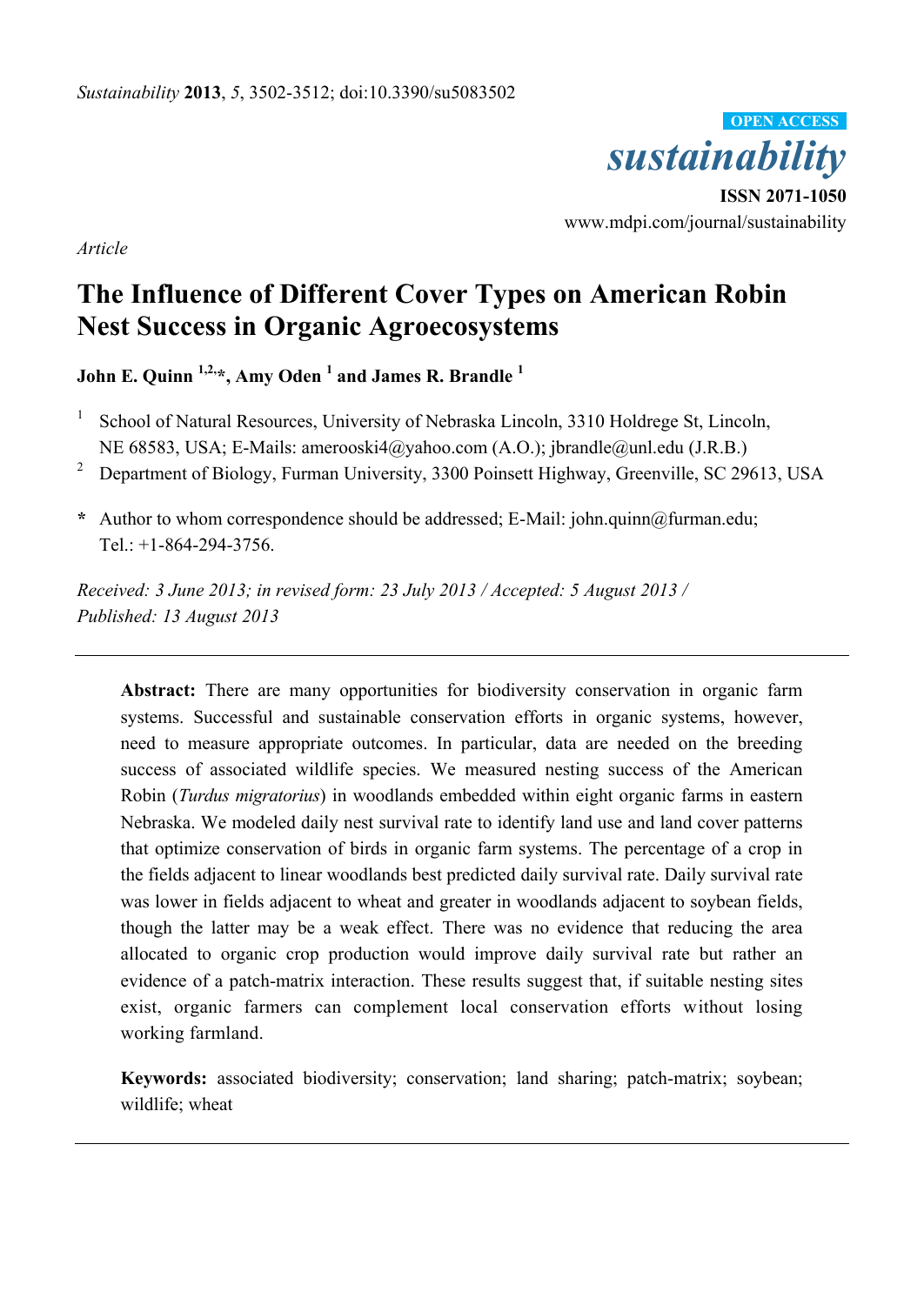### **1. Introduction**

Given the limited progress made toward achieving biodiversity conservation targets via protected areas [1], sustainable solutions are needed that consider opportunities beyond their borders. However, as a disproportionate amount of ecology and conservation research is conducted in protected areas [2], new data are needed to improve conservation targets and management action outside of protected areas, including in agroecosystems. These data are necessary as conservation outcomes based on research in protected areas may not be transferable to managed landscapes beyond. These data, from managed and novel ecosystems, will improve the ability of land managers and conservation practitioners to optimize the investment of limited conservation resources across land use types.

Of managed ecosystems globally, agricultural landscapes are attributed with driving the greatest land use and land cover change [3], but are also among the managed ecosystems with the most extensive base of research focused on identifying sustainable solutions to this change. Central to the discussion on conservation of biodiversity in agroecosystems is the debate between land sharing and land sparing as the best means to ensure conservation of biodiversity in the future, with evidence emerging that supports each argument as well as the spectrum of practices between [3–5]. Under land sparing, conservation efforts are separate from crop production while land sharing works to combine biodiversity conservation and agronomic production on the same land. Within this discussion, organic farming has been a frequent research focus. Organic farming is frequently identified as land sharing, with organic croplands and pasture managed concurrently for both biodiversity and food production. However, many organic farms also spare land from production via required field buffers or set-aside land, albeit at a smaller scale than protected areas.

Comparisons between organic and non-organic farm systems have demonstrated greater species richness and abundance on organic farmland when compared to non-organic farmland [6,7], though it can vary by taxa [8]. In birds, research has regularly demonstrated that organic farming increases richness, abundance, and use during breeding [9], winter [10], and migration [11]. In organic systems, nest density has been shown to be greater than in non-organic systems [12,13]. However, if organic farmers are going to contribute to biodiversity conservation efforts, conservation practitioners require measures of habitat quality beyond richness, abundance, and density [14] to more accurately quantify the conservation value of different land use and land cover patterns associated with organic farming, regardless of being identified as land spared or land shared. In particular, data are needed to identify what applied farm management practices contribute to increased nesting success in organic farm systems. Nesting success provides important demographic data not available when only occupancy or abundance is considered. Nesting success can provide data on recruitment of young and evidence of source or sink dynamics.

Broadly, agroecosystems have been shown to provide important nesting habitat [15,16]. While the results for breeding success in organic farm systems compared to non-organic systems are mixed [13,17,18], perhaps the more pressing question for organic farmers is how organic farm management practices influence nesting success within organic systems. Indeed, at this time, particularly for organic farmers, it may be more important to focus on how to optimize the contribution of organic farming to conservation rather than further comparisons between organic and non-organic agroecosystems [19]. In particular, data are needed as to what land use and land cover types managed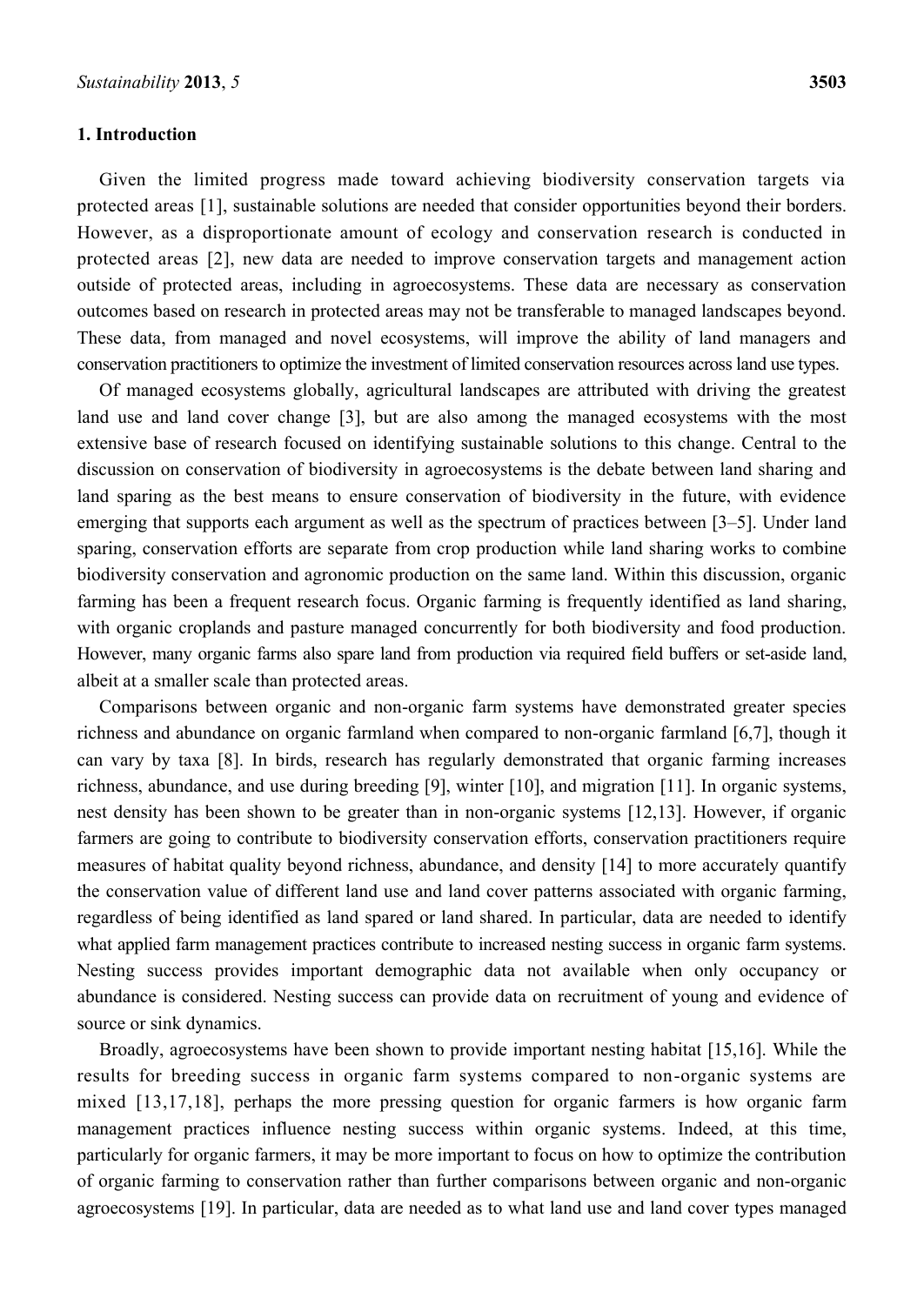by organic famers improve nesting success, including both non-crop (e.g., buffer strips [20]) and crop (e.g., crop types [21]) types. Data on the value of cropland habitat are particularly necessary, as cropland is an aspect of wildlife conservation research often generalized or oversimplified. Specific predictions related to crop type and intensity of cropping practice are lost when cropland is lumped together in analysis as general category of "row crop". Given that these croplands compose the largest percent of the land cover in many regions, including the Great Plains of North America [22,23], and that croplands provide economic gain to individual farmers, better data are need to understand the role of specific crops relative to the role of non-crop habitat patches embedded in working organic farmland.

Indeed, consideration of patch-matrix interactions may be central to conservation in agroecosystems and the discussion of scale in the land sharing/land sparing literature. There is increasing evidence that the surrounding landscape shape and structure is a significant modifier of habitat use [24,25], but current research evaluating the role of surrounding landscape has largely been limited to the effects of either high or low quality habitat (e.g., crop or non-crop) in an either-or-context. In reality, habitats surrounding patches fall along a continuum of high to low suitability and consequently nesting success should be evaluated with consideration to the availability of the entire suite of possible land use and land cover types.

The agroecosystem of the central Great Plains of North America transitioned from tall and mixed grass prairie to a limited number of agricultural land use practices, in particular high intensity crop production [22,23]. As an alternate farming system to these intensive practices, land dedicated to organic crop and livestock production is increasing locally [26] and globally [27]. Organic farms in the Great Plains region involve row crop and small grain production and livestock grazing. Land use associated with organic farms in the region include high and low intensity crops, pasture, and non-crop natural areas [28]. Common crops in the region include corn (*Zea mays*), soybean (*Glycine max*), wheat (*Triticum aestivum*), and alfalfa (*Medicago sativa*). Other crops are grown but not in significant quantities. We followed Meehan *et al.* [29] in classifying corn and soybean as high intensity crops requiring a higher level of management intensity. We classified wheat and alfalfa, plants more similar to perennial grasses and forbs, as low intensity crop types. Those farms with livestock devote a significant portion to pasture. Non-crop land cover includes riparian buffers, windbreaks of various tree and shrub species, fruit trees, grass strips adjacent to fields and grassland patches spared from crop production [28].

In this project, we examined the nesting success of a common farmland bird of the central United States. Because of their broad presence in agroecosystems [30,31] and evidence that they respond positively to organic farm management [9], American Robins (*Turdus migratorius*) serve as an ideal first species to evaluate nesting success within organic systems in North America. American Robins in the Great Plains nest in shelterbelts, fencerows, and riparian areas adjacent to or embedded within crop fields [31] and forage, on average, 25 meters into crop fields from woody edges [32]. The cropland matrix that a patch is embedded within may influence distance traveled and time necessary to support young. Thus we would predict that patches embedded within a higher quality matrix of low intensity crops would require less time foraging and less travel to obtain sufficient resources. The abundance of American Robins was demonstrated to be greater on organic farm systems than comparable nonorganic systems in the same region as this study, including many of the same farms [9]. Clutch sizes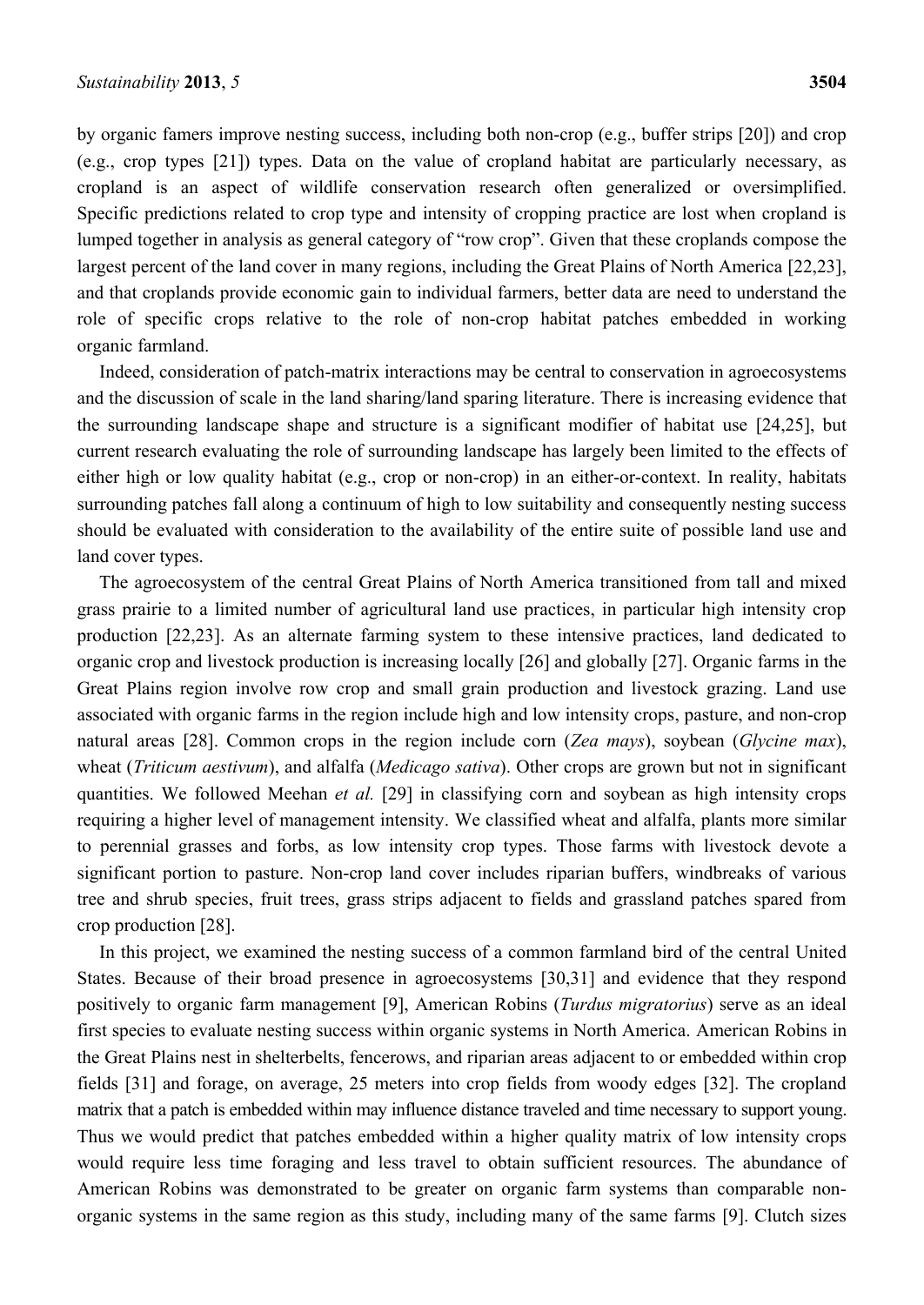are between three and five eggs with one to three broods per year. Nests are incubated for 12–14 days with fledging occurring near 13 days [30]. Building on field sampling on collaborating organic farms, we modeled daily nest survival rate [33–35] of the American Robin and evaluated what land use and land cover patterns associated with organic management hinder or enhance the breeding success of American Robins nesting in organic farm systems. Importantly, in this effort, we did not seek to compare organic to other farming methods (e.g., conventional) or other land cover types (e.g., fragmented forests). Rather, we identified organic farming practices that optimize the contribution of organic farming to local biodiversity conservation efforts.

## **2. Experimental Section**

In 2010 and 2011, we monitored American Robin (*Turdus migratorius*) nests on eight organic farms in six counties of southeast Nebraska, USA. To locate nests, we systematically searched linear woody cover on participating farms twice a week during the breeding season (May-August). We checked active nests (those with eggs or young) at three or four day intervals after they were located [36]. Nest age was estimated by dates of transition. At each check, we documented the number of eggs and/or young, age of nest, and current nest fate. At the end of the nesting season, we estimated the percent coverage of each land use and land cover (Table 1) within 50 meters of each nest, a distance beyond the average observed foraging distance [32]; visually estimating, in the field, percent cover while standing at each nest site. In order to associate daily survival rate to organic farm management we selected model parameters associated with local land use and land cover patterns (Table 1) by reviewing published literature from American Robin and both woodland and agroecosystem biodiversity conservation [20,37–40].

| Covariate           | Description                                                  |                | Min. Mean Max. |    |
|---------------------|--------------------------------------------------------------|----------------|----------------|----|
| Bare Soil           | Bare soil in unplanted or early season crop fields           | $\overline{0}$ | 8.3            | 85 |
| Corn                | Crop fields planted in corn                                  | $\mathbf{0}$   | 11.7           | 80 |
| Soybean             | Crop fields planted in soybean                               | $\theta$       | 7.9            | 80 |
| Wheat               | Crop fields planted in wheat                                 | $\mathbf{0}$   | 1.7            | 35 |
| Alfalfa             | Crop fields planted in alfalfa                               | $\mathbf{0}$   | 1.5            | 35 |
| <b>Linear Grass</b> | Linear grasslands adjacent to crop fields, patches, roadways |                |                |    |
| Non-linear Grass    | Grassland patchs; includes set-asides and pasture            | $\overline{0}$ | 24.3           | 90 |
| Linear Wood         | Linear woodslands adjacent to crop fields, patches,          | $\overline{0}$ | 21.0           | 80 |
|                     | roadways; includes windbreaks, riparian areas, and           |                |                |    |
|                     | hedgerows                                                    |                |                |    |
|                     | Non-linear Wood Woodland patches                             | $\theta$       | 1.7            | 40 |
| Road                | Payed and dirt roads                                         | $\theta$       | 2.7            | 30 |

**Table 1.** Descriptive summary (Minimum, Mean, Maximum) of estimated percent land use and land cover types measured within 50m of American Robins nests on organic farms in Nebraska in 2007 and 2008.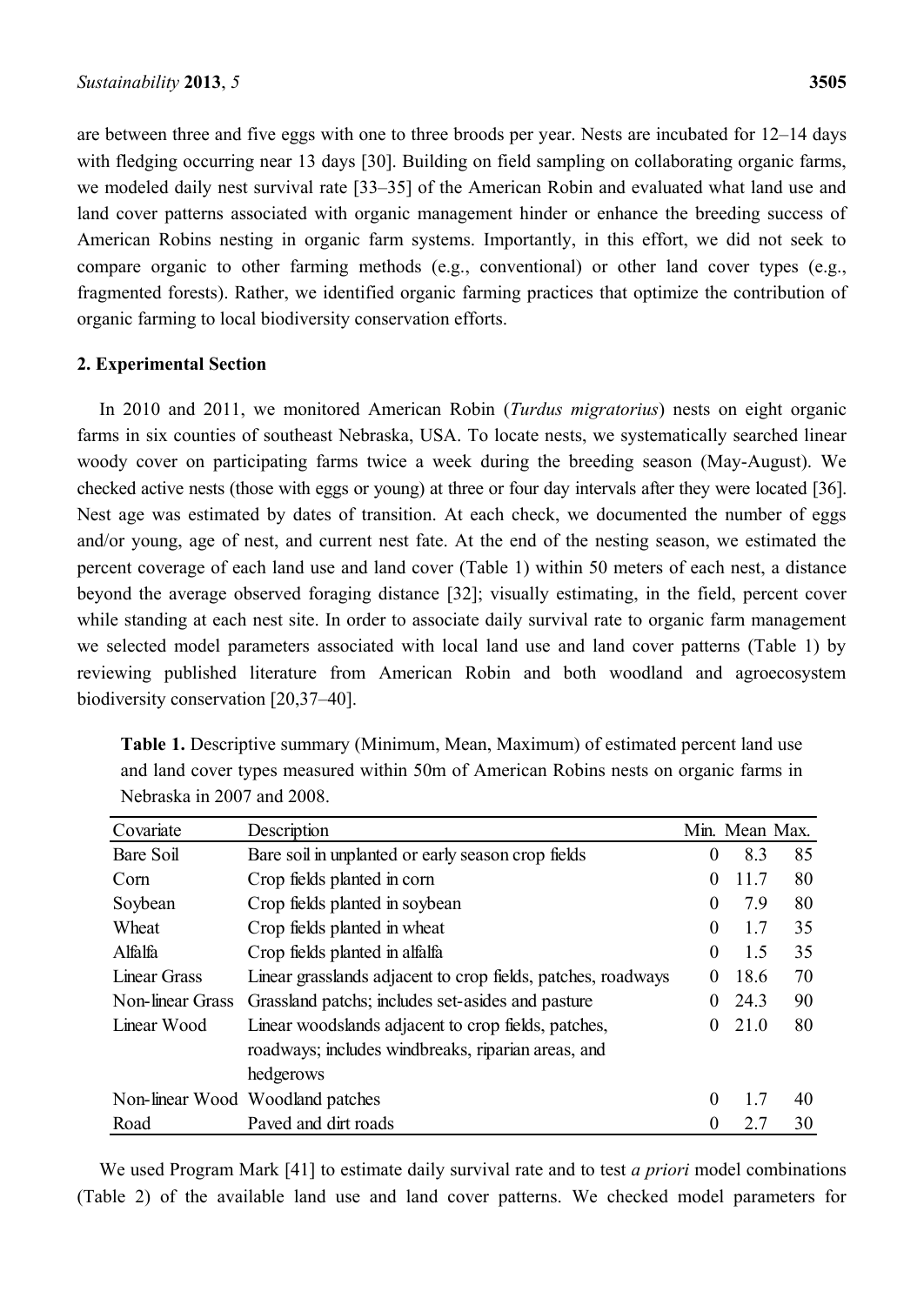multicollinearity. We tested a global model, individual models, and models organized by non-crop (e.g., linear and non-linear grasslands) and crop (e.g., high-intensity corn and soybean) land use and land cover types. We included wheat in multiple crop combinations due to its value as an alternative cash crop and classification as a lower-intensity crop. A model set that included nesting date was tested. We compared models using Akaike's information criterion model selection for small sample size (AICc). Models were ranked and compared by delta AIC. We sorted competing models according to their Akaike weight. The top models  $(\Delta AICc < 2)$  were averaged to estimate daily survival rate [42]. We estimated period survival rate using the Delta method [43].

| Model                             | k  |        | AICc $\triangle$ AICc weight |      |
|-----------------------------------|----|--------|------------------------------|------|
| Wheat $+$ Soybean                 |    | 342.92 | 0.00                         | 0.37 |
| Wheat                             | 2  | 344.47 | 1.54                         | 0.17 |
| Soybean                           | 2  | 346.28 | 3.35                         | 0.07 |
| Wheat $+$ Alfalfa                 | 3  | 346.47 | 3.55                         | 0.06 |
| Wheat $+$ Corn                    | 3  | 346.48 | 3.55                         | 0.06 |
| All crops                         | 5  | 346.78 | 3.85                         | 0.05 |
| $Com + Soybean$                   | 3  | 347.56 | 4.63                         | 0.04 |
| Null                              | 1  | 347.67 | 4.75                         | 0.03 |
| Road                              | 2  | 348.88 | 5.96                         | 0.02 |
| Bare Soil                         | 2  | 348.90 | 5.98                         | 0.02 |
| Linear wood                       | 2  | 349.18 | 6.25                         | 0.02 |
| Non-linear Wood                   | 2  | 349.50 | 6.57                         | 0.01 |
| Corn                              | 2  | 349.55 | 6.63                         | 0.01 |
| Non-linear Grass                  | 2  | 349.64 | 6.71                         | 0.01 |
| <b>Linear Grass</b>               | 2  | 349.66 | 6.74                         | 0.01 |
| Alfalfa                           | 2  | 349.67 | 6.74                         | 0.01 |
| Linear $Wood + Non-linear Wood$   | 3  | 351.12 | 8.19                         | 0.01 |
| Linear Grass $+$ Non-linear Grass | 3  | 351.65 | 8.73                         | 0.00 |
| Global                            | 11 | 354.47 | 11.55                        | 0.00 |
| All non-crop                      | 5  | 355.13 | 12.20                        | 0.00 |

**Table 2.** Akaike's Information Criterion (AICc), Delta AIC (ΔAICc, difference in AIC from minimum in each model set), model weight for daily nest survival rate of American Robins nesting on organic farms in Nebraska in 2007 and 2008.

#### **3. Results and Discussion**

#### *3.2. Model Results*

A total of 119 nests were found during the two years of sampling, 56 in 2010 and 63 in 2011. Of these nests, 31 percent successfully fledged young. The top six models  $(\Delta AICc \le 4)$  of American Robin daily survival rate all included important crops to organic farmers in the region (Table 2). Nesting date was not included in top models. Daily survival rate was estimated at  $0.93 \pm 0.007$ . Nesting period survival rate was estimated at  $0.15 \pm 0.03$ . Daily survival rate was lower with a greater percentage of the local landscape as wheat and greater when nests were embedded in soybeans, though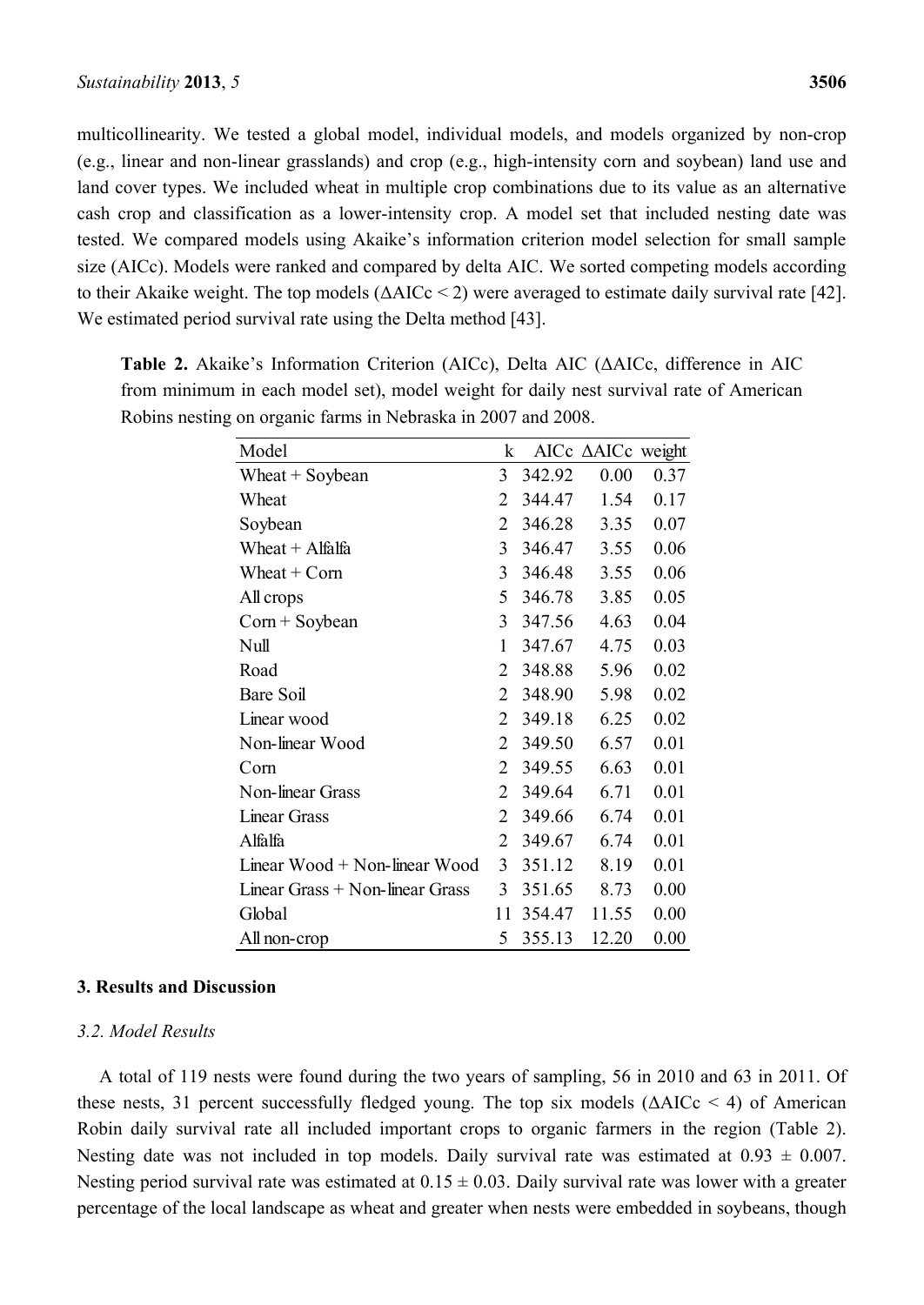the latter may be a weak effect, with a 95% confidence interval that includes zero (Table 3, Figure 1). There was no evidence for an effect, positive or negative, of non-crop land cover, including presence of woody cover or grasslands.

**Table 3.** Beta estimates, standard error (SE) and 95% confidence limits from top model on daily survival rate of American Robins on organic farms in Nebraska in 2007 and 2008. Covariates are percent wheat and percent soybean within 50 m.

|           | Estimate SE | 95% CI                         |  |
|-----------|-------------|--------------------------------|--|
| Intercept |             | 2.67 0.14 2.41 2.94            |  |
| Wheat     |             | $-0.05$ $0.02$ $-0.09$ $-0.01$ |  |
| Soybean   |             | $0.01$ $0.01$ $0.00$ $0.03$    |  |

**Figure 1.** Estimated daily nest survival rate (DSR) for American Robins nesting on organic farms in Nebraska in 2007 and 2008 as a function of percent wheat and percent soybean within 50 m of the nest.



#### *3.2. Discussion*

Conservation of biodiversity requires efforts outside of protected areas. Organic farming provides a wildlife-friendly agricultural landscape that can complement regional conservation efforts, including increasing bird abundance and richness [7,9]. Yet, to optimize the contribution of organic farming to species conservation, farming practices need to contribute to the breeding success of farmland bird species. In this project, we identified land use practices that organic farmers can adopt to enhance the contribution of their land to the improvement of nesting success of a farmland bird.

Our results present a clear example of patch-matrix interaction [44]. In particular, these data suggest that the choice of crop in the matrix may be as important as the non-crop habitat patch to daily nest survival rate of American Robins. In particular while a non-crop patch for nesting sites, in this case trees and shrubs, is necessary, we observed a decline in American Robin daily survival rate as a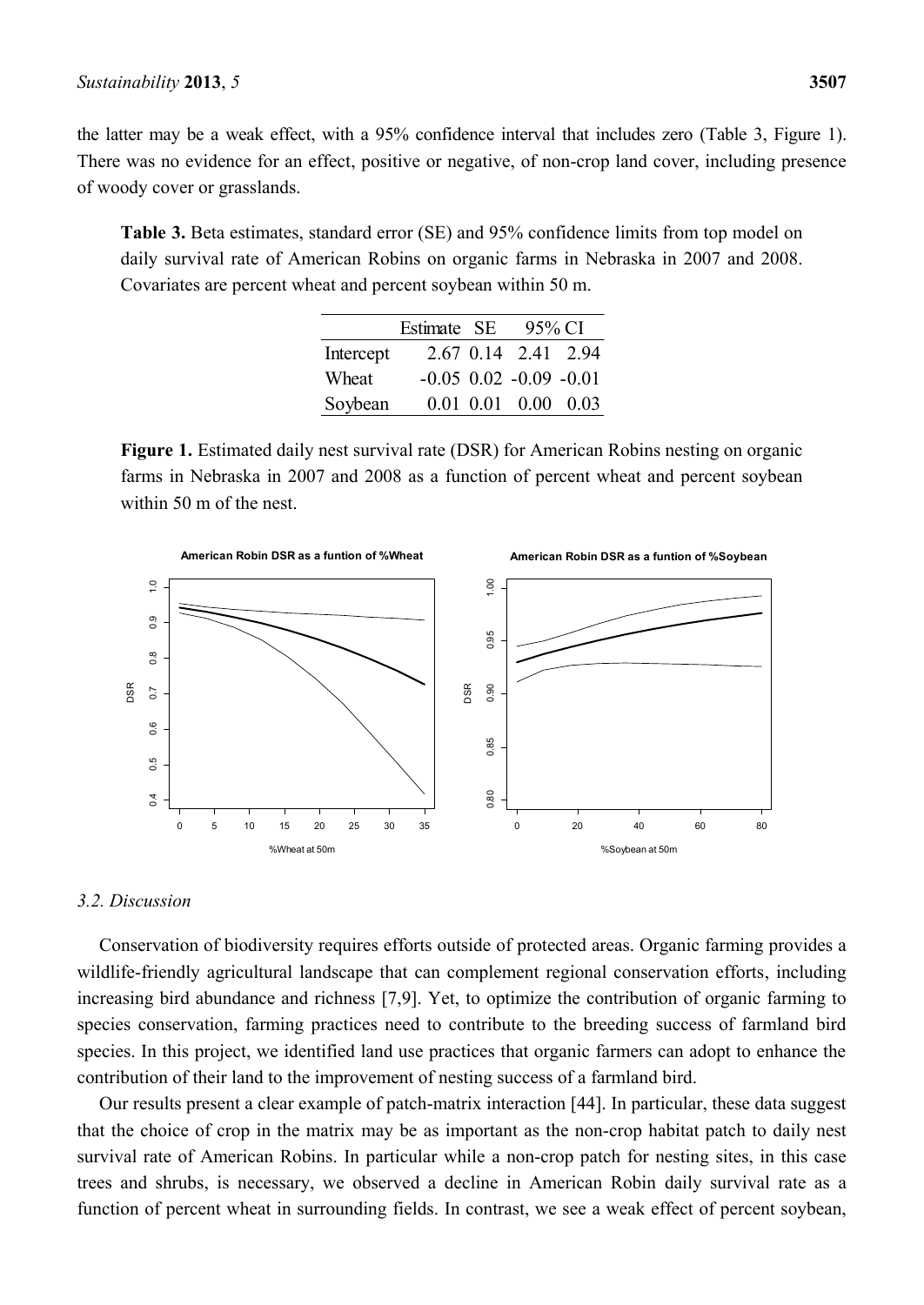with an increase in daily survival rate as a function of the percent of land planted in soybean. Surprisingly, we did not see an effect of non-crop cover including no evidence that linear non-crop grassy areas [20] or woody cover [45] limited or enhanced nest success of the American Robin.

Different crop and field types may provide different benefits to birds at different times of the year [34]. Thus, the vegetation structure associated with these two crops may explain the observed patterns of daily survival rate. Both crops changed in percent ground cover and vertical structure over the sampling period. Early in the season (May–June), soybean fields are bare while wheat is rapidly growing in densely planted rows. Later in the year (July–August), wheat has been harvested, leaving short stubble in the fields. Soybean plants emerge through the growing season, reaching peak growth in late summer after most nests have fledged.

Because of the lack of vegetation, there may be greater foraging opportunities in soybean fields adjacent to nests, thus limiting the time that the adult birds have to spend away from the nest and not incubating or feeding young. Largely bare organic soybean fields would provide easy access to the high protein invertebrate populations preferred by breeding American Robins [46]. In contrast, the vegetation cover in wheat fields is denser throughout the year, perhaps limiting foraging opportunities. Even post-harvest, the stubble cover may increase foraging effort to such a point that robins may avoid wheat fields. The lack of response to grasslands may reflect the value of organic cropland providing greater foraging opportunities. The increased necessary foraging effort may also explain the lack of response to grass cover. Further work is needed monitoring adult and post-fledging movements [47] in organic systems to assess where American Robins and other species forage throughout the nesting season and how this may be associated with crop management.

Nest predation is an important source of nest failure [48,49]. It is possible that the linear woodlands in which many nests are embedded serve as corridors and edges for nest predators [40] while the agricultural matrix may limit the activity of the predator community [39]. For example, predation of Field Sparrow (*Spizella pusilla*) nests in North Carolina was lower when a greater percentage of the landscape was dedicated to agricultural production [39], though individual crops were not identified. In our study sties, wheat may provide cover and thus recruit predators, decreasing daily survival rate. Predator movement to nests embedded in soybean fields may be reduced as a result of being isolated by the bare soil associated with this crop during the early months of the growing season. American Robins will aggressively defend the nest [30]. Given evidence of reduced predation rates as an outcome of the presence of adult birds [50], it may be that time adult birds spend foraging away from the nest reduces nest defense. In addition to direct mortality, there is evidence of sub-lethal effects of predators, for example, reduced feeding rates at the nest [51] and in increased likelihood of predation following exposure to a predator even if the initial contact does not result in a nest failure [52].

## **4. Conclusions**

In conclusion, these data move the discussion about conservation in organic agroecosystems beyond comparisons of organic to conventional to ways that organic farmers can optimize their contribution to biodiversity conservation. In particular, how crop selection may affect American Robin daily nest survival rate, provides an example lacking the perceived conflict between agricultural and conservation [5]. These data contribute to the land sparing/land sharing discussion; providing an example where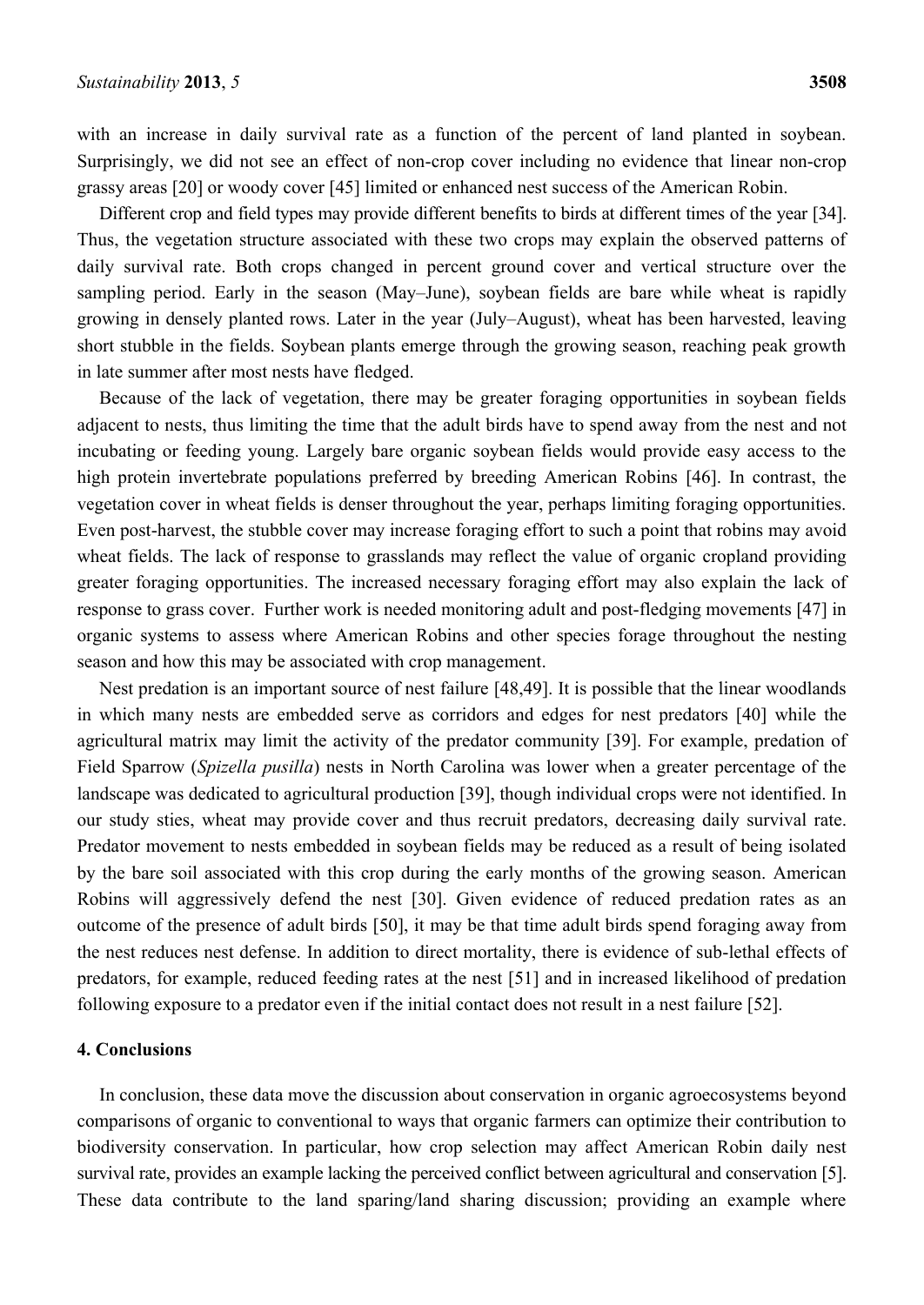farm-scale land sparing, in this case woodland patches, is complemented by land sharing in the adjacent crop matrix. Further data are needed for other farmland birds in North America, including both shrubland and grassland species [28,53], particularly those populations in decline in regions where organic farming is practiced at a sufficiently large scale to contribute to species conservation.

## **Acknowledgments**

We thank the numerous landowners for providing access to their farm and insight in their farm management. United States Department of Agriculture (USDA) OREI Grant Number: 2009-51300-05603 and USDA McIntire-Stennis program provided funding for this project.

## **Conflict of Interest**

The authors declare no conflict of interest.

## **References and Notes**

- 1. Butchart, S.H.; Walpole, M.; Collen, B.; van Strien, A.; Scharlemann, J.P.; Almond, R.E.; Baillie, J.E.; Bomhard, B.; Brown, C.; Bruno, J. Global Biodiversity: Indicators of Recent Declines. *Science* **2010**, *328*, 1164–1168.
- 2. Martin, L.J.; Blossey, B.; Ellis, E. Mapping Where Ecologists Work: Biases in the Global Distribution of Terrestrial Ecological Observations. *Front. Ecol. Environ.* **2012**, *10*, 195–201.
- 3. Fischer, J.; Brosi, B.; Daily, G.C.; Ehrlich, P.R.; Goldman, R.; Goldstein, J.; Lindenmayer, D.B.; Manning, A.D.; Mooney, H.A.; Pejchar, L. Should Agricultural Policies Encourage Land Sparing or Wildlife-Friendly Farming? *Front. Ecol. Environ.* **2008**, *6*, 380–385.
- 4. Phalan, B.; Balmford, A.; Green, R.E.; Scharlemann, J.P. Minimising the Harm to Biodiversity of Producing More Food Globally. *Food Policy* **2011**, *36*, S62–S71.
- 5. Quinn, J.E. Sharing a Vision for Biodiversity Conservation and Agriculture. *Renew. Agr. Food Syst.* **2013**, *28*, 93–96.
- 6. Bengtsson, J.; Ahnström, J.; Weibull, A. The Effects of Organic Agriculture on Biodiversity and Abundance: A Meta‐analysis. *J. Appl. Ecol.* **2005**, *42*, 261–269.
- 7. Hole, D.; Perkins, A.; Wilson, J.; Alexander, I.; Grice, P.; Evans, A. Does Organic Farming Benefit Biodiversity? *Biol. Conserv.* **2005**, *122*, 113–130.
- 8. Fuller, R.; Norton, L.; Feber, R.; Johnson, P.; Chamberlain, D.; Joys, A.; Mathews, F.; Stuart, R.; Townsend, M.; Manley, W. Benefits of Organic Farming to Biodiversity Vary among Taxa. *Biol. Lett. UK* **2005**, *1*, 431–434.
- 9. Beecher, N.A.; Johnson, R.J.; Brandle, J.R.; Case, R.M.; Young, L.J. Agroecology of Birds in Organic and Nonorganic Farmland. *Conserv. Biol.* **2002**, *16*, 1620–1631.
- 10. Chamberlain, D.; Wilson, J.; Fuller, R. A Comparison of Bird Populations on Organic and Conventional Farm Systems in Southern Britain. *Biol. Conserv.* **1999**, *88*, 307–320.
- 11. Dänhardt, J.; Green, M.; Lindström, A.; Rundlöf, M.; Smith, H.G. Farmland as Stopover Habitat for Migrating Birds–Effects of Organic Farming and Landscape Structure. *Oikos* **2010**, *119*, 1114–1125.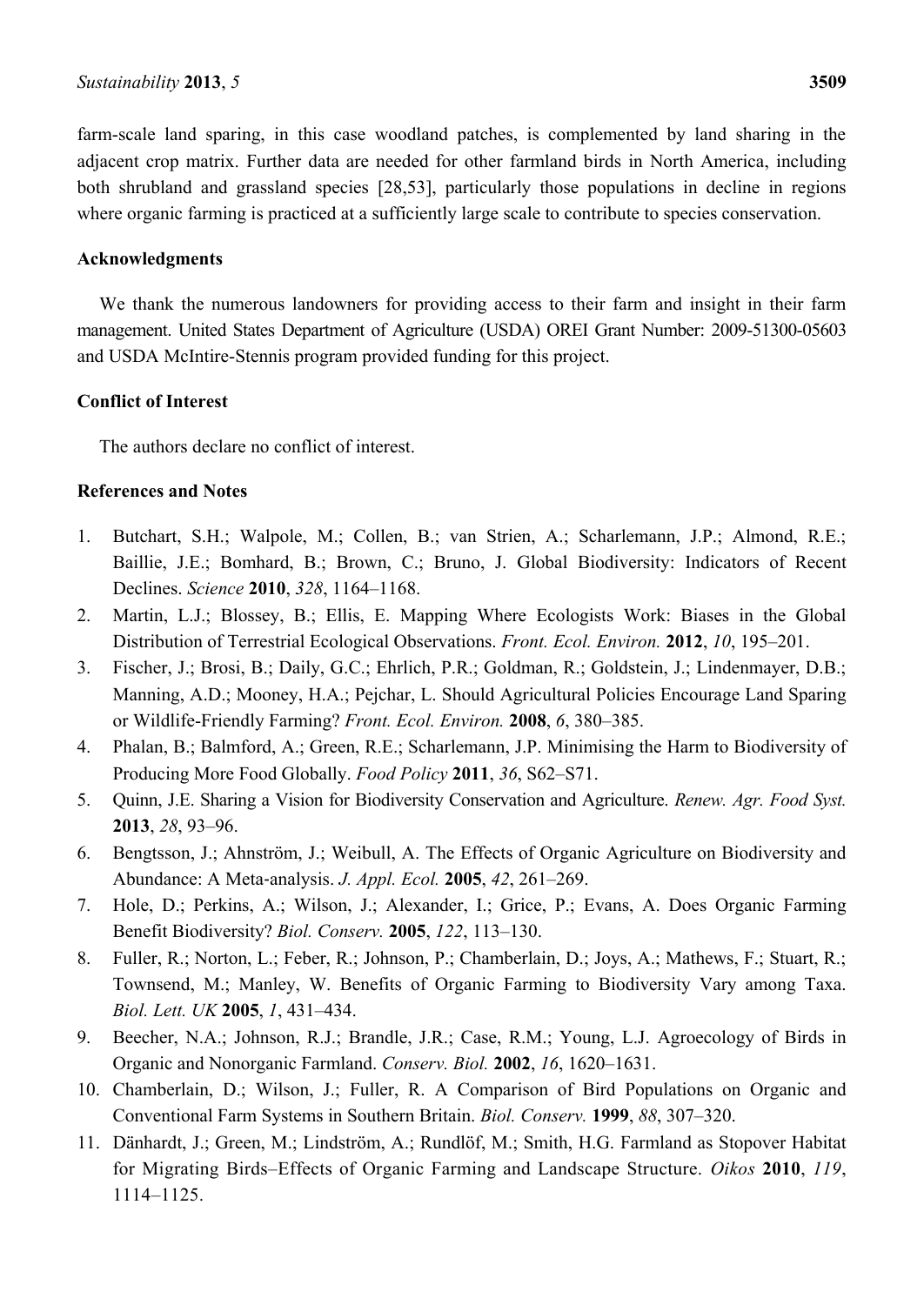- 12. Lokemoen, J.T.; Beiser, J.A. Bird Use and Nesting in Conventional, Minimum-Tillage, and Organic Cropland. *J. Wildlife Manage.* **1997**, *61*, 644–655.
- 13. Kragten, S.; de Snoo, G.R. Nest Success of Lapwings *Vanellus vanellus* on Organic and Conventional Arable Farms in the Netherlands. *Ibis* **2007**, *149*, 742–749.
- 14. Skagen, S.K.; Yackel Adams, A.A. Potential Misuse of Avian Density as a Conservation Metric. *Conserv. Biol.* **2011**, *25*, 48–55.
- 15. Best, L.B.; Freemark, K.E.; Dinsmore, J.J.; Camp, M. A Review and Synthesis of Habitat use by Breeding Birds in Agricultural Landscapes of Iowa. *Am. Midl. Nat*. **1995**, *134*, 1–29.
- 16. Riddle, J.D.; Moorman, C.E. The Importance of Agriculture-Dominated Landscapes and Lack of Field Border Effect for Early-Succession Songbird Nest Success Importance. *Avian Conserv*. *Ecol.* **2010**, *5*, 9.
- 17. Bradbury, R.B.; Kyrkos, A.; Morris, A.J.; Clark, S.C.; Perkins, A.J.; Wilson, J.D. Habitat Associations and Breeding Success of Yellowhammers on Lowland Farmland. *J. Appl. Ecol.* **2000**, *37*, 789–805.
- 18. Johnson, R.J.; Jedlicka, J.A.; Quinn, J.E.; Brandle, J.R. In *Global Perspectives on Birds in Agricultural Landscapes. Integrating Agriculture, Conservation and Ecotourism: Examples from the Field*; Springer: New York, NY, USA, 2011; pp. 55–140.
- 19. Francis, C.A. Conventional Research on Controversial Issues: An Exercise in Futility? *Renew. Agri. Food Syst.* **2010**, *25*, 3.
- 20. Peak, R.G.; Thompson, F.R., III; Shaffer, T.L.; Stouffer, P. Factors Affecting Songbird Nest Survival in Riparian Forests in a Midwestern Agricultural Landscape. *Auk* **2004**, *121*, 726–737.
- 21. Balmford, A.; Green, R.; Phalan, B. What Conservationists Need to Know about Farming. *P. Roy. Soc. Land B. Bio.* **2012**, *279*, 2714–2724.
- 22. Ellis, E.C.; Ramankutty, N. Putting People in the Map: Anthropogenic Biomes of the World. *Front. Ecol. Environ.* **2008**, *6*, 439–447.
- 23. Samson, F.; Knopf, F. Prairie Conservation in North America. *Bioscience* 1994, *44*, 418–421.
- 24. Fahrig, L. How Much Habitat is Enough? *Biol. Conserv*. **2001**, *100*, 65–74.
- 25. Koh, L.P.; Ghazoul, J. Spatially Explicit Scenario Analysis for Reconciling Agricultural Expansion, Forest Protection, and Carbon Conservation in Indonesia. *Proc. Natl. Acad. Sci. USA* **2010**, *107*, 11140–11144.
- 26. USDA National Agriculture Statistical Service. Available online: http://www.agcensus.usda.gov/ Surveys/Organic Production Survey/index.asp (accessed on 15 May 2013).
- 27. Willer, H.; Kilcher, L. *The World of Organic Agriculture. Statistics and Emerging Trends, 2011*; IFOAM: Bonn, Germany; FiBL: Frick, Switzerland, 2011. Available online: http://www.organicworld.net/fileadmin/documents/yearbook/2011/world-of-organic-agriculture-2011-page-1-34.pdf (accessed 12 May 2013).
- 28. Quinn, J.E.; Brandle, J.R.; Johnson, R.J. The Effects of Land Sparing and Wildlife-Friendly Practices on Grassland Bird Abundance within Organic Farmlands. *Agr. Ecosyst. Environ*. **2012**, *161*, 10–16.
- 29. Meehan, T.D.; Hurlbert, A.H.; Gratton, C. Bird Communities in Future Bioenergy Landscapes of the Upper Midwest. *Proc. Natl. Acad. Sci.USA* **2010**, *107*, 18533–18538.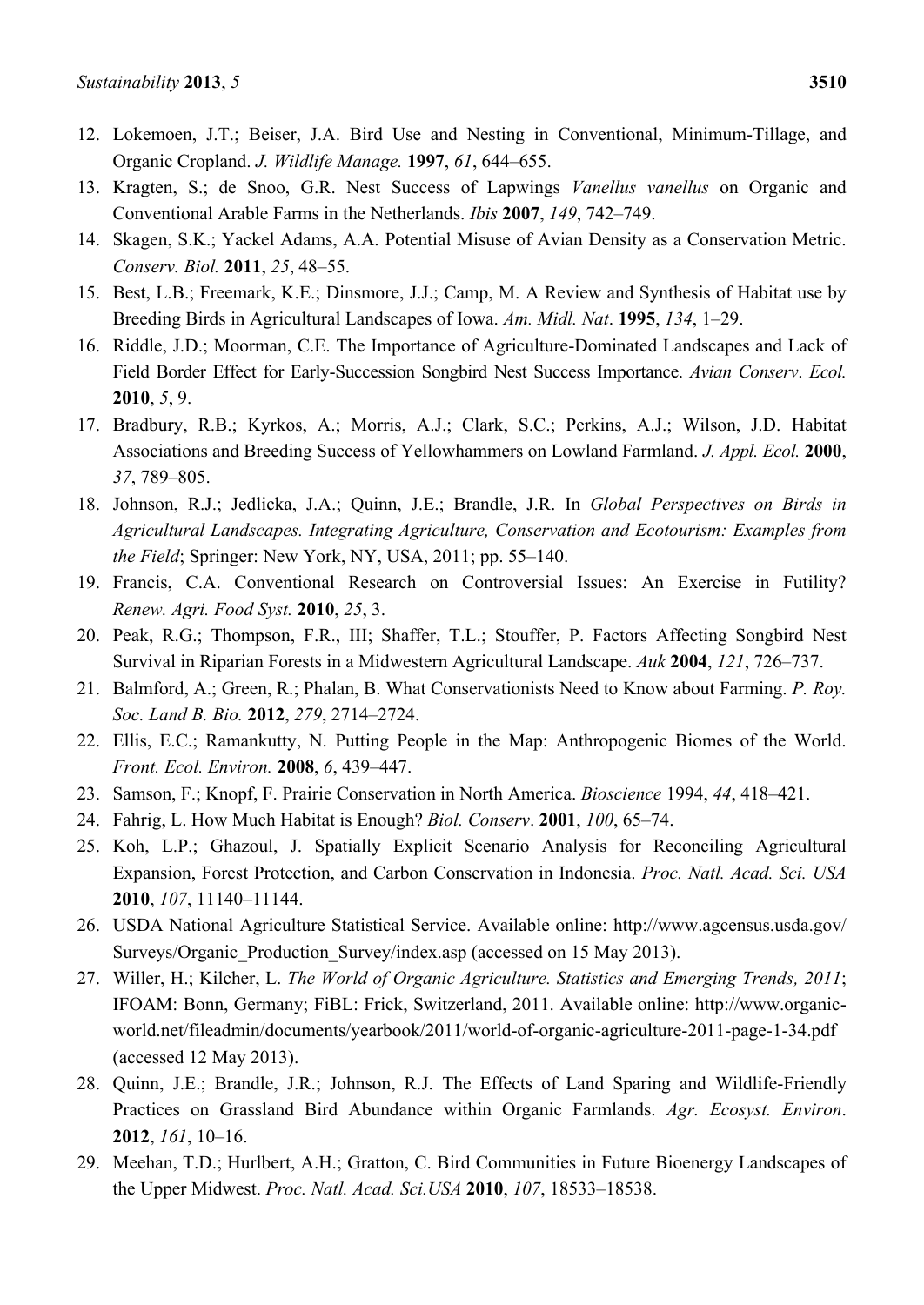- 30. Ehrlich, P.; Dobkin, D.S.; Wheye, D. *Birder's Handbook: A Field Guide to the Natural History of North American Birds*; Touchstone: New York, NY, USA, 1988; p. 785.
- 31. Haas, C.A. What Characteristics of Shelterbelts are Important to Breeding Success and Return Rate of Birds? *Am. Midl. Nat.* **1997**, *137*, 225–238.
- 32. Puckett, H.L.; Brandle, J.R.; Johnson, R.J.; Blankenship, E.E. Avian Foraging Patterns in Crop Field Edges Adjacent to Woody Habitat. *Agr. Ecosyst. Environ*. **2009**, *131*, 9–15.
- 33. Dinsmore, S.J.; White, G.C.; Knopf, F.L. Advanced Techniques for Modeling Avian Nest Survival. *Ecology* **2002**, *83*, 3476–3488.
- 34. Rotella, J.J.; Dinsmore, S.J.; Shaffer, T.L. Modeling Nest-Survival Data: A Comparison of Recently Developed Methods that can be Implemented in MARK and SAS. *Anim. Biodivers. Conserv*. **2004**, *27*, 187–205.
- 35. Dinsmore, S.J.; Dinsmore, J.J. Modeling Avian Nest Survival in Program MARK. *Stud. Avian Bio.* **2007**, *34*, 73–83.
- 36. Martin, T.; Paine, C.; Conway, C.; Hochachka, W.; Allen, P.; Jenkins, W. BBIRD Field Protocol. Available online: http://www.umt.edu/bbird/docs/BBIRDPROT.pdf (accessed on 6 August 2013).
- 37. Benton, T.G.; Vickery, J.A.; Wilson, J.D. Farmland Biodiversity: Is Habitat Heterogeneity the Key? *Trends Ecol. Evol.* **2003**, *18*, 182–188.
- 38. Wilson, J.D.; Evans, J.; Browne, S.J.; King, J.R. Territory Distribution and Breeding Success of Skylarks *Alauda arvensis* on Organic and Intensive Farmland in Southern England. *J. Appl. Ecol.* **1997**, *34*, 1462–1478.
- 39. Shake, C.S.; Moorman, C.E.; Burchell, M.R. Cropland Edge, Forest Succession, and Landscape Affect Shrubland Bird Nest Predation. *J. Wildlife Manage.* **2011**, *75*, 825–835.
- 40. Winter, M.; Johnson, D.H.; Faaborg, J. Evidence for Edge Effects on Multiple Levels in Tallgrass Prairie. *The Condor* **2000**, *102*, 256–266.
- 41. White, G.C.; Burnham, K.P. Program MARK: Survival Estimation from Populations of Marked Animals. *Bird Study* **1999**, *46*, S120–S139.
- 42. Burnham, K.P.; Anderson, D.R. *Model Selection and Multi–Model Inference: A Practical Information–Theoretic Approach*; Springer: New York, NY, USA, 2002.
- 43. Powell, L.A. Approximating Variance of Demographic Parameters using the Delta Method: A Reference for Avian Biologists. *The Condor* **2007**, *109*, 949–954.
- 44. Prevedello, J.A.; Vieira, M.V. Does the Type of Matrix Matter? A Quantitative Review of the Evidence. *Biodivers. Conserv.* **2010**, *19*, 1205–1223.
- 45. Richmond, S.; Nol, E.; Burke, D. Local-Versus Landscape-Scale Effects on the Demography of Three Forest-Breeding Songbirds in Ontario, Canada. *Can. J. Zool.* **2012**, *90*, 815–828.
- 46. Wheelwright, N.T. The Diet of American Robins: An Analysis of US Biological Survey Records. *Auk* **1986**, *103*, 710–725.
- 47. Haas, C.A. Dispersal and Use of Corridors by Birds in Wooded Patches on an Agricultural Landscape. *Conserv. Biol.* **1995**, *9*, 845–854.
- 48. Yahner, R.H. Site-Related Nesting Success of Mourning Doves and American Robins in Shelterbelts. *Wilson Bull.* **1983**, *95*, 573–580.
- 49. Martin, T.E. Nest Predation among Vegetation Layers and Habitat Types: Revising the Dogmas. *Am. Nat.* **1993**, *141*, 897–913.